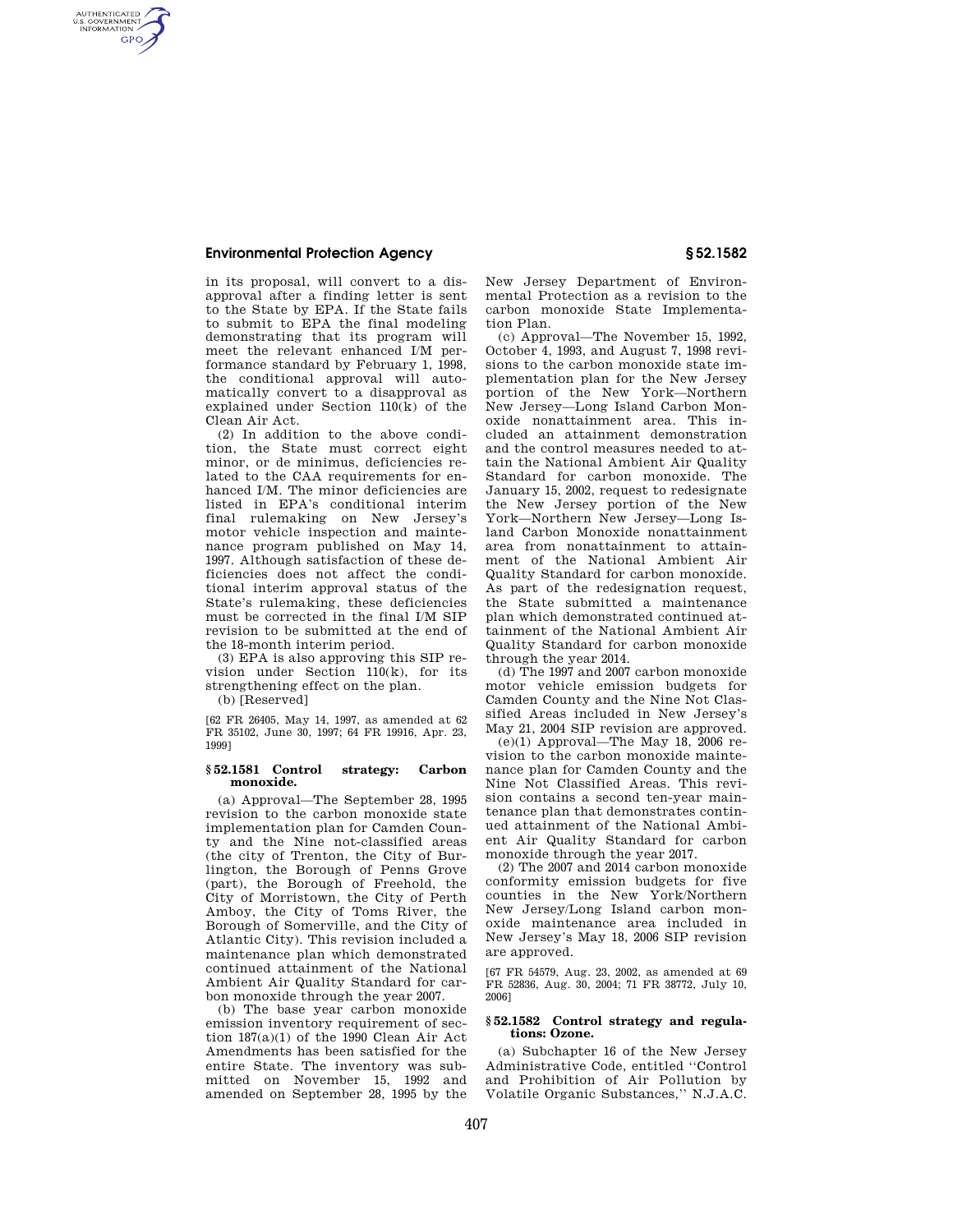7:27–16.1 et seq. as revised on December 31, 1981 and effective March 1, 1982, is approved with the following provisions and conditions:

(1) Subsections  $16.6(c)(4)$  and  $16.6(c)(5)$ are approved. The State must comply with the public participation procedures it submitted to EPA on December 19, 1980 and must supply to EPA a copy of each notice of a proposed bubble that it supplies the public. In addition, the State must promptly transmit to EPA notice setting forth each set of emission limits approved by the state pursuant to subsections  $16.6(c)(4)$ and 16.6(c)(5) as well as the emission limitations previously applicable. Finally, the State must transmit any relevant additional material EPA may request, and it must notify the public of an approved set of emission limits at the time it transmits notice of those limits to EPA.

(2) Emission limitations required by subsections  $16.5(a)$ ,  $16.6(a)$  and  $16.6(b)$ are applicable requirements of the New Jersey SIP for the purposes of section 113 of the Clean Air Act and shall be enforceable by EPA and by citizens in the same manner as other requirements of the SIP; except that emission limitations adopted by the State under and which comply with subsections  $16.6(c)$  (4) and (5) shall be the applicable requirements of the New Jersey SIP in lieu of those contained in subsections 16.5(a), 16.6(a) and 16.6(b) and shall be enforceable by EPA and by citizens, if the State meets the requirements set out in paragraph (d)(1) of this section.

(3) Although EPA approves the variance provisions in subchapter 7:27–16.9 and 7:27–16.10, in order to be considered as part of the SIP, each variance issued under these provisions must be submitted to and approved by EPA as a SIP revision.

(4) The December 17, 1979 version of Subchapter 16 is approved as a part of the SIP only to the extent that it addresses compliance dates for Group I Control Techniques Guideline source categories.

(b) Subchapter 17 of the New Jersey Administrative Code, entitled ''Control and Prohibition of Air Pollution by Toxic Substances,'' N.J.A.C. 7:27–17.1 et seq. as revised on October 17, 1979 and effective December 17, 1979, is approved

**§ 52.1582 40 CFR Ch. I (7–1–10 Edition)** 

for the regulation of perchloroethylene dry cleaners, as further clarified in a New Jersey Department of Environmental Protection memorandum ''Subchapter 17 Requirements for Perchloroethylene Dry Cleaning Systems'' dated October 25, 1982.

(c) The November 15, 1993 SIP revision submitted by the New Jersey Department of Environmental Protection and Energy demonstrates the fulfillment of section 182(b)(2)(B) of the Clean Air Act for states to adopt RACT regulations for all sources for which EPA has issued a CTG before enactment of the 1990 Clean Air Act.

(d)(1) The base year ozone precursor emission inventory requirement of section 182(a)(1) of the 1990 Clean Air Act Amendments has been satisfied for the Atlantic City, New York/ Northern New Jersey/Long Island, Philadelphia/ Wilmington/ Trenton, and Allentown/ Bethlehem/Easton areas of New Jersey. The inventory was submitted on November 15, 1993 and amended on November 21, 1994 by the New Jersey Department of Environmental Protection as a revision to the ozone State Implementation Plan (SIP). Revisions to the 1990 base year emission inventory dated December 31, 1996 for the New York/Northern New Jersey/Long Island and Philadelphia/Wilmington/Trenton nonattainment areas of New Jersey have been approved. Revisions to the 1990 base year emission inventory dated February 10, 1999 for the New York/Northern New Jersey/Long Island and Philadelphia/Wilmington/Trenton nonattainment areas of New Jersey have been approved.

(2) [Reserved]

(3) The 1996 and 1999 ozone projection year emission inventories included in New Jersey's July 30, 1998 addendum and February 10, 1999 State Implementation Plan revision for the New York/ Northern New Jersey/Long Island and Philadelphia/Wilmington/Trenton nonattainment areas have been approved.

(4) [Reserved]

(5) The photochemical assessment monitoring stations network included in New Jersey's December 31, 1996 State Implementation Plan revision for the New York/Northern New Jersey/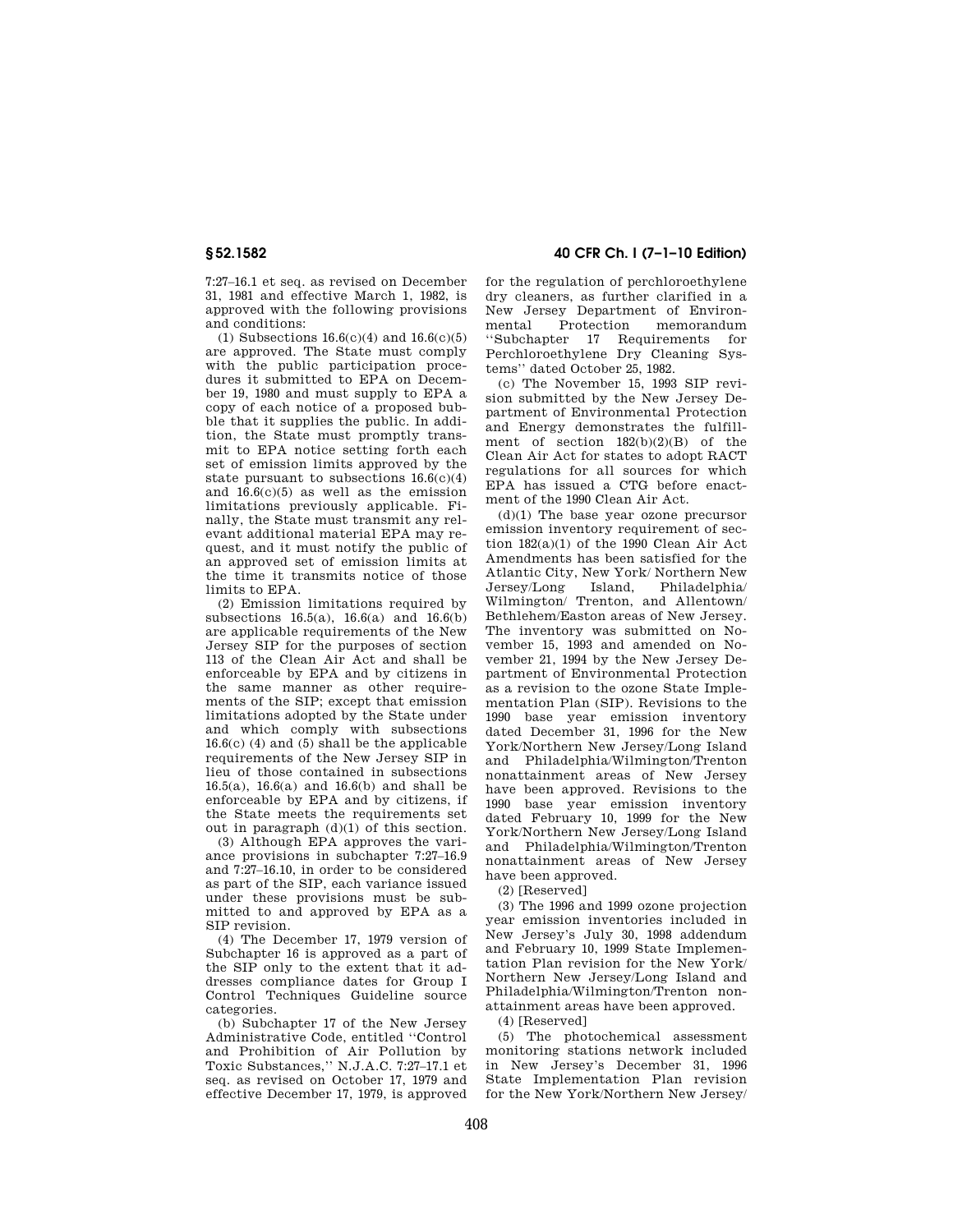# **Environmental Protection Agency § 52.1582**

Long Island and Philadelphia/Wilmington/Trenton nonattainment areas has been approved.

(6) The demonstration that emissions from growth in vehicle miles traveled will not increase motor vehicle emissions and, therefore, offsetting measures are not necessary which was included in New Jersey's December 31, 1996 State Implementation Plan revision for the New York/Northern New Jersey/Long Island and Philadelphia/ Wilmington/Trenton nonattainment areas has been approved.

(7) The enforceable commitments to: participate in the consultative process to address regional transport; adopt additional control measures as necessary to attain the ozone standard, meet rate of progress requirements, and eliminate significant contribution to nonattainment downwind; identify any reductions that are needed from upwind areas for the area to meet the ozone standard; and implement the Ozone Transport Commission  $NO<sub>x</sub>$  Memorandum of Understanding included in New Jersey's December 31, 1996 State Implementation Plan revision for the New York/Northern New Jersey/Long Island and Philadelphia/Wilmington/ Trenton nonattainment areas have been approved.

(e) The State of New Jersey's March 27, 1996 submittal for an enhanced motor vehicle inspection and maintenance (I/M) program, as amended on November 27, 1996 and April 1997, is approved pursuant to section 110 of the Clean Air Act, 42 U.S.C. 7410. However, since New Jersey failed to start its program by November 15, 1997, the interim approval granted under the provisions of Section 348 of the National Highway Systems Designation Act of 1995 (NHSDA), 23 U.S.C. 348, which allowed the State to take full credit in its 15 Percent ROP Plan for all the emission reduction credits in its proposal, converted to a disapproval when EPA sent finding letters to the State on December 12, 1997. The finding letters also informed the state that the underlying enhanced I/M program approval, pursuant to Section 110 of the Act, remained in effect as part of the federally enforceable SIP.

(f) The State of New Jersey's June 5, 1998 submittal for the conversion of the inspection frequency of the current inspection and maintenance (I/M) program from annual to biennial in order to facilitate the upgrade of the existing state lanes to accommodate the testing equipment for the enhanced program has been approved by EPA. The State will be adding a gas cap inspection to the current I/M program, which will result in a net increase in overall emissions reductions.

(g) The 15 Percent Rate of Progress (ROP) Plans and the recalculation of the 9 Percent ROP Plans included in the July 30, 1998 addendum and the February 10, 1999 State Implementation Plan revision for the New York/ Northern New Jersey/Long Island and Philadelphia/Wilmington/Trenton nonattainment areas have been approved.

(h)(1) The statewide 1996 periodic emission inventory included in New Jersey's April 11, 2001 State Implementation Plan revision is approved.

(2) The 2002 and 2005 ozone projection year emission inventories for the New Jersey portion of the Philadelphia/Wilmington/Trenton nonattainment area and the 2002, 2005 and 2007 ozone projection year emission inventories for the New Jersey portion of the New York/ Northern New Jersey/Long Island nonattainment area included in New Jersey's April 11, 2001 State Implementation Plan revision are approved.

(3) The 2002 and 2005 Reasonable Further Progress Plans for the New Jersey portion of the Philadelphia/Wilmington/Trenton nonattainment area and the 2002, 2005 and 2007 Reasonable Further Progress Plans for the New Jersey portion of the New York/Northern New Jersey/Long Island nonattainment area included in New Jersey's April 11, 2001 State Implementation Plan revision are approved.

(4) The contingency measures for the New Jersey portions of the Philadelphia/Wilmington/Trenton nonattainment area and the New York/Northern New Jersey/Long Island nonattainment area included in New Jersey's April 11, 2001 State Implementation Plan revision are approved.

(5) [Reserved]

(6) The Reasonably Available Control Measure Analysis for the New Jersey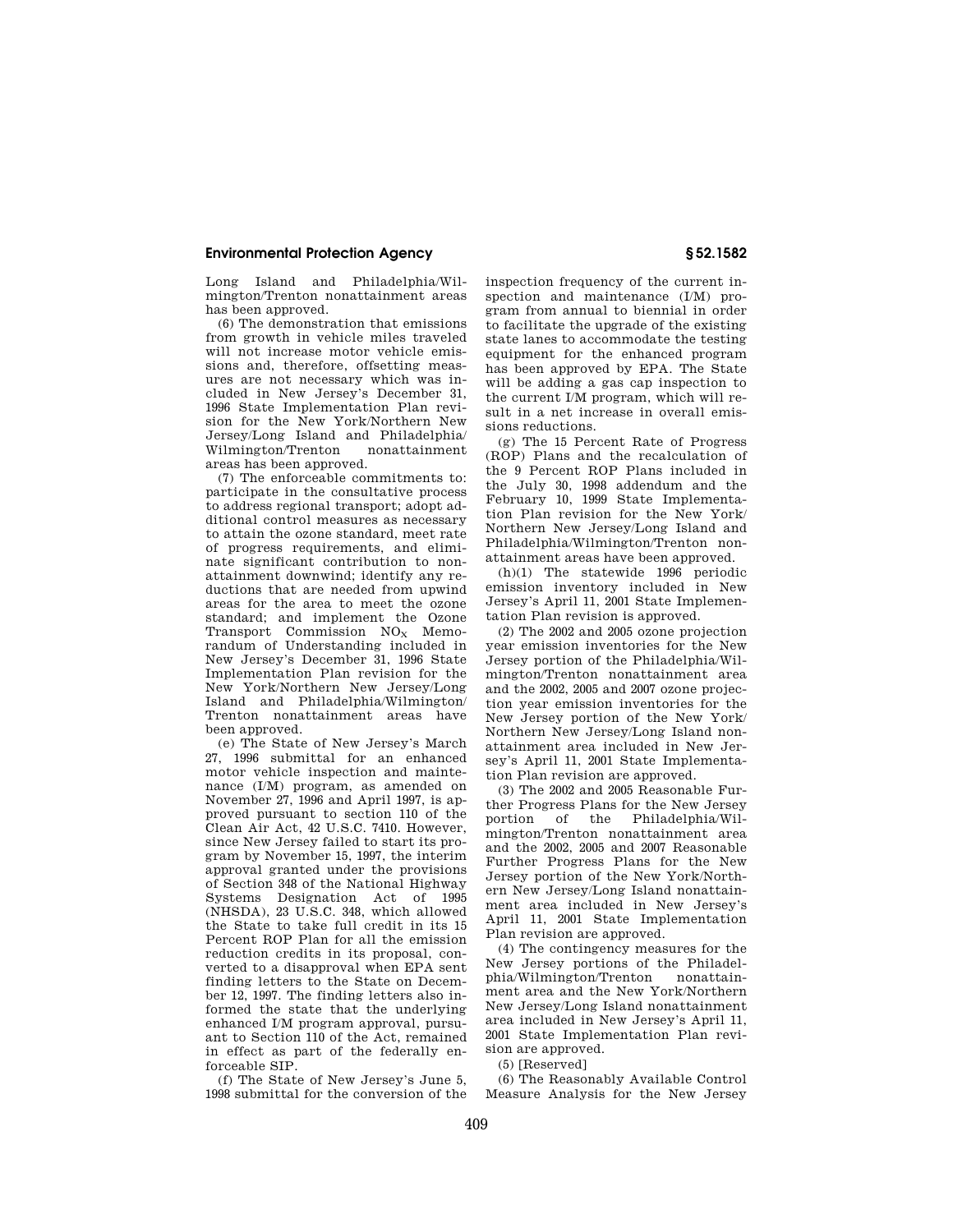portion of the Philadelphia/Wilmington/Trenton and New York-Northern New Jersey-Long Island nonattainment areas included in New Jersey's October 16, 2001 State Implementation Plan revision is approved.

(7) The revisions to the State Implementation Plan submitted by New Jersey on August 31, 1998, October 16, 1998, and April 26, 2000 are approved. The revisions are for the purpose of satisfying the attainment demonstration requirements of section  $182(c)(2)(A)$  of the Clean Air Act for the New Jersey portions of the Philadelphia/Wilmington/ Trenton and New York-Northern New Jersey-Long Island severe ozone nonattainment areas. The revisions establish attainment dates of November 15, 2005 for the Philadelphia/Wilmington/ Trenton nonattainment area and November 15, 2007 for the New York-Northern New Jersey-Long Island ozone nonattainment area. The revisions include the enforceable commitments for future actions associated with attainment of the 1-hour ozone national ambient air quality:

(i) To adopt additional control measures by October 31, 2001 to meet the level of reductions identified by EPA for attainment of the 1-hour ozone standard;

(ii) To submit revised State Implementation Plan and motor vehicle emissions budgets by October 31, 2001 if additional adopted measures affect the motor vehicle emissions inventory;

(i)(1) The revised 1996, 2005 and 2007 motor vehicle emission inventories calculated using MOBILE6 included in New Jersey's April 8, 2003 State Implementation Plan revision is approved.

(2) The 2005 conformity emission budgets for the New Jersey portion of the Philadelphia/Wilmington/Trenton nonattainment area included in New Jersey's April 8, 2003 State Implementation Plan revision are approved.

(3) [Reserved]

(4) The revised commitment to perform a mid-course review and submit the results by December 31, 2004 included in the April 8, 2003 SIP revision is approved.

(j)(1) The revised 1997, 2005, 2007 and 2014 motor vehicle emission inventories calculated using MOBILE6 included in

**§ 52.1582 40 CFR Ch. I (7–1–10 Edition)** 

New Jersey's May 21, 2004 State Implementation Plan revision is approved.

(2) The 2005 conformity emission budgets for the New Jersey portion of the Philadelphia/Wilmington/Trenton nonattainment area and the 2005 and 2007 conformity emission budgets for the New Jersey portion of the New York/Northern New Jersey/Long Island nonattainment area included in New Jersey's May 21, 2004 State Implementation Plan revision are approved.

(k)(1) The Statewide 2002 base year ozone precursor emission inventories included in New Jersey's May 18, 2006 State Implementation Plan revision are approved.

(2) The revisions to the 2005 and 2007 motor vehicle emissions budgets for the New Jersey portion of the New York/Northern New Jersey/Long Island nonattainment area included in New Jersey's May 18, 2006 State Implementation Plan revision are approved.

(3) The conformity emission budgets for the McGuire Air Force Base included in New Jersey's May 18, 2006 State Implementation Plan revision are approved.

(l) *Attainment Determination.* EPA is determining that the 1-hour ozone nonattainment areas in New Jersey listed below have attained the 1-hour ozone standard on the date listed and that the reasonable further progress and attainment demonstration requirements of section 182(b)(1) and related requirements of section 172(c)(9) (contingency measures) of the Clean Air Act do not apply to these areas.

(1) Philadelphia-Wilmington-Trenton (consisting of Burlington, Camden, Cumberland, Gloucester, Mercer, and Salem Counties) as of November 15, 2005. EPA also has determined, as of November 15, 2005, the Philadelphia-Wilmington-Trenton severe 1-hour ozone nonattainment area is not subject to the imposition of the section 185 penalty fees.

(2) Atlantic City (consisting of Atlantic and Cape May Counties) as of *January 6, 2010*.

(m)(1) The 2008 Reasonable Further Progress Plans and associated 2008 ozone projection year emission inventories for the New Jersey portion of the New York-Northern New Jersey-Long